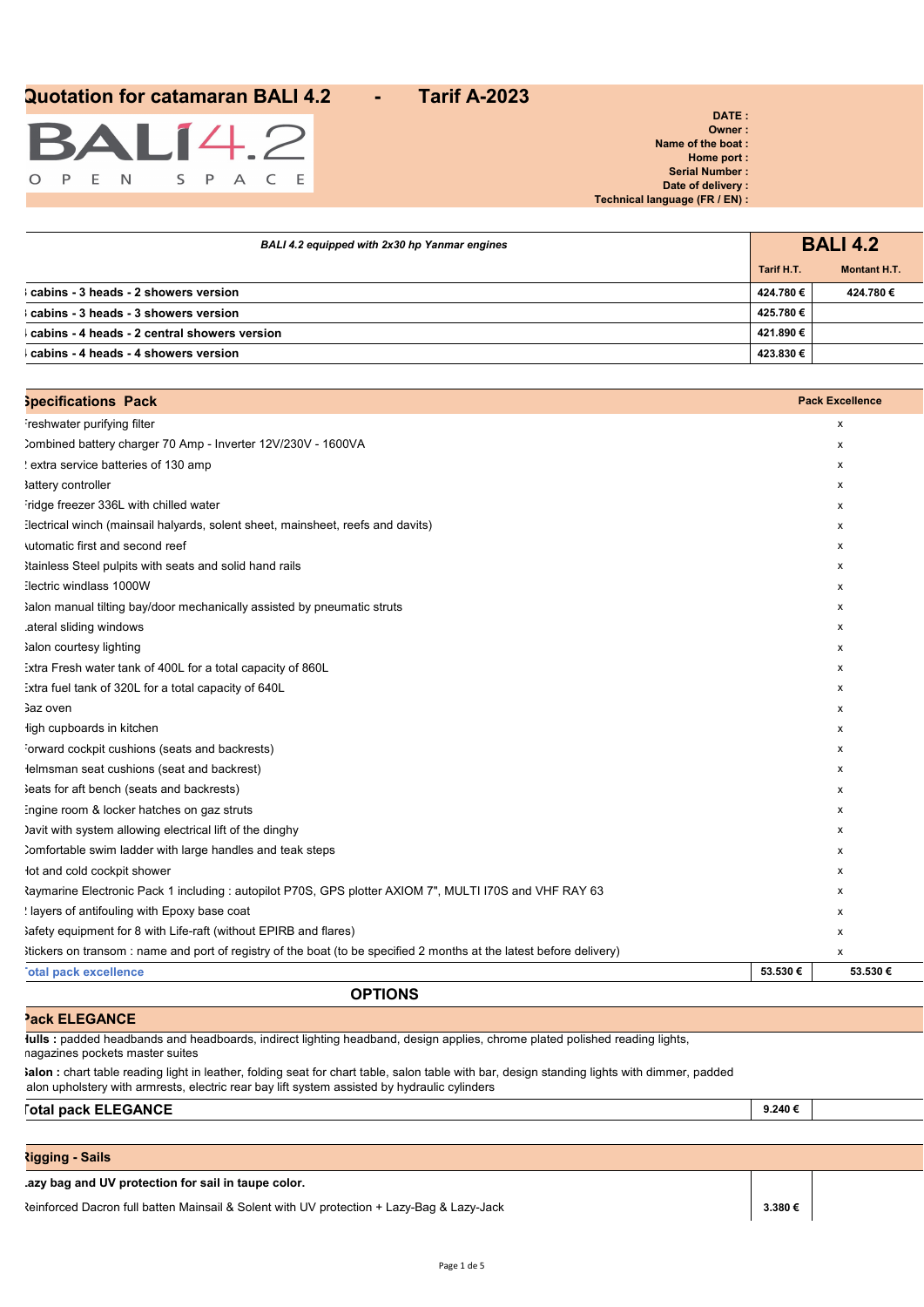

#### **DATE : Owner : Name of the boat : Home port : Serial Number : Date of delivery : Technical language (FR / EN) :**

| BALI 4.2 equipped with 2x30 hp Yanmar engines                                                                              |            | <b>BALI 4.2</b>     |
|----------------------------------------------------------------------------------------------------------------------------|------------|---------------------|
|                                                                                                                            | Tarif H.T. | <b>Montant H.T.</b> |
| 3quare top reinforced Dacron full-batten Mainsail with specific fitting & Solent with UV protection + Lazy-Bag & Lazy-Jack | 5.140€     |                     |
| riradial Code 0 (63m <sup>2</sup> ) with non-rotation cable                                                                | 5.300€     |                     |
| (102m <sup>2</sup> ) symmetric spinnaker 1,5oz (102m <sup>2</sup> )                                                        | 4.650€     |                     |
| suminum V boom with LED lighting                                                                                           | 11.260€    |                     |
| code 0 rigging : bow spirit, furler, bobstays, blocks & deck fittings                                                      | 5.810€     |                     |
| Spinnaker rigging: bowsprit, halyard, sheets, deck fittings & blocks (not necessary if code 0 gear ordered)                | 3.750€     |                     |
| : xtra winch on portside for gennaker sheet, Code 0 or spinnaker                                                           | 1.170€     |                     |
| Aast in 2 parts                                                                                                            | 1.450€     |                     |

### **Mecanics - Safety Equipment**

| ! Yanmar 45 hp 4 cylinder engines instead of the 30 hp 3 cylinder                                                                                                                                             | 4.920€  |  |
|---------------------------------------------------------------------------------------------------------------------------------------------------------------------------------------------------------------|---------|--|
| (it of two additional alternators 12V 125A)                                                                                                                                                                   | 4.540€  |  |
| 'air of 3 blades folding propellers'                                                                                                                                                                          | 2.750€  |  |
| )NAN Genset generator 7KW 50hz with soundshield and remote control 230V                                                                                                                                       | 22.560€ |  |
| )NAN Genset generator 9KW 60hz with soundshield and remote control 120V                                                                                                                                       | 23.590€ |  |
| $\left($ it solar panels : 4 x 100W panels (400W)                                                                                                                                                             | 4.980€  |  |
| Imary 120V electrical system instead of 230V (with boiler, bat. charger, outlets, converter) and pre-installation of electrical connections<br>coffee machine, microwave, TV, washing machine and dishwasher) | 3.380€  |  |
| Remote control with chain counter at helm station                                                                                                                                                             | 1.080€  |  |
| :xtra for Safety equipment for 10 instead 8 with Life-raft (without EPIRB)                                                                                                                                    | 990€    |  |
| Extra for 2 layers of <b>tropical antifouling</b> with Epoxy base coat instead of standard                                                                                                                    | 2.560€  |  |

| <b>Comfort</b>                                                                     |         |  |
|------------------------------------------------------------------------------------|---------|--|
| Reverse cycle aircond. in hulls (3 cabins version) 230V/50 Hz                      | 23.260€ |  |
| Reverse cycle aircond. in hulls (4 cabins version) 230V/50 Hz                      | 25.870€ |  |
| Reverse cycle aircond. in hulls (3 cabins version) 120V/60 Hz                      | 25.200€ |  |
| Reverse cycle aircond. in hulls (4 cabins version) 120V/60 Hz                      | 26.500€ |  |
| 30th hulls AC options don't include AC for salon                                   |         |  |
| Reverse cycle aircond. in salon 230V/50Hz                                          | 12.320€ |  |
| Reverse cycle aircond. in salon 120V/60Hz                                          | 13.760€ |  |
| ilting forward windows with locking system in open position                        | 1.950€  |  |
| Sentral heating system in hulls and salon                                          | 12.350€ |  |
| ow consumption 12V 105L/H watermaker (solar panels and/or alternators recommended) | 14.270€ |  |
| Vatermaker 230V 240L/H (required genset)                                           | 18.220€ |  |
| Vatermaker 120V 240L/H (required genset)                                           | 19.910€ |  |
| arge model freshwater electric toilet (specify number and location)                | 1.070€  |  |
| Sea water pump at galley & anchor                                                  | 1.460€  |  |
| fan per cabin and forepeak (specify nbr according to choosen version and location) | 180€    |  |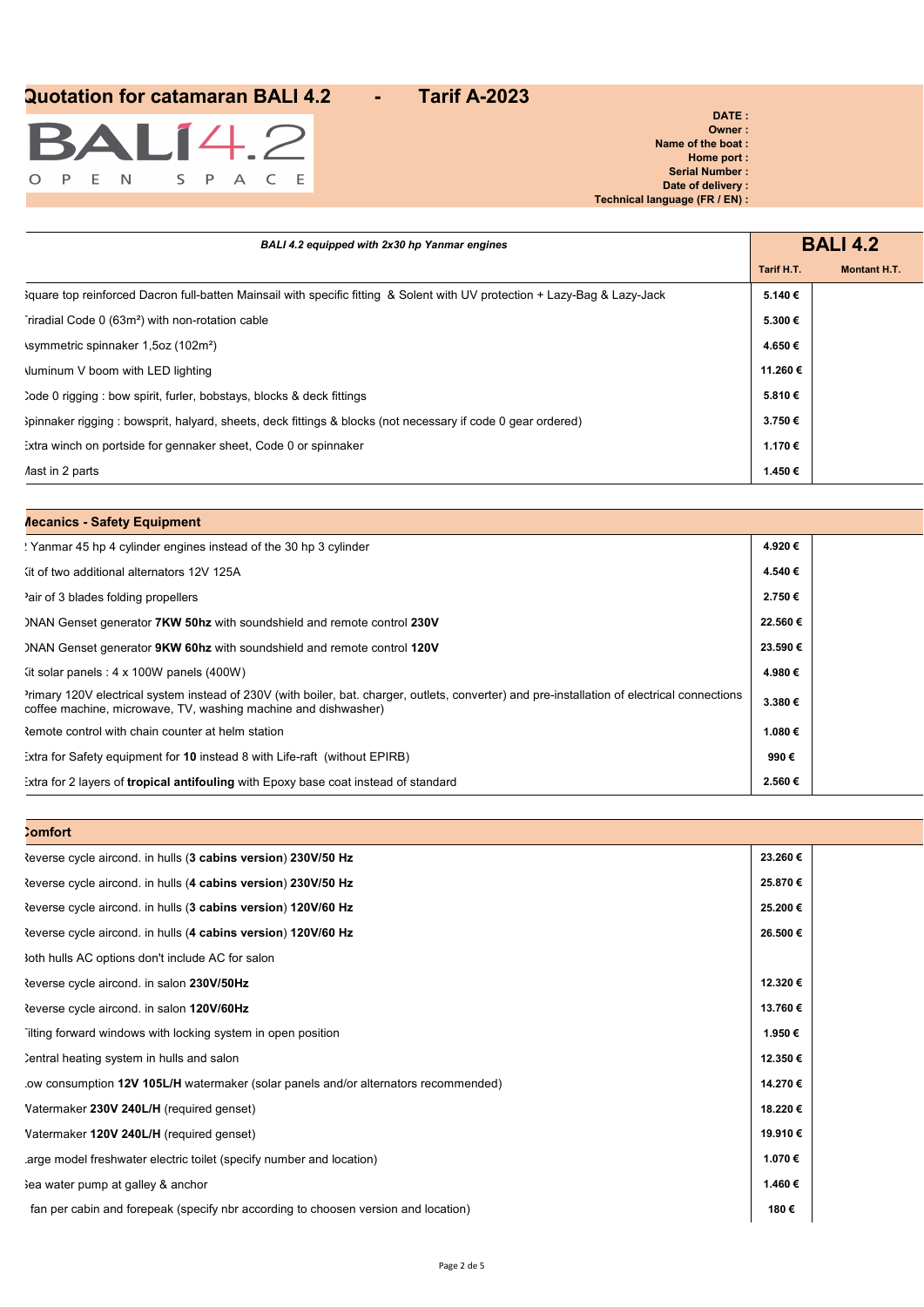

**DATE : Owner : Name of the boat : Home port : Serial Number : Date of delivery : Technical language (FR / EN) :**

| BALI 4.2 equipped with 2x30 hp Yanmar engines                                              | <b>BALI 4.2</b> |                     |
|--------------------------------------------------------------------------------------------|-----------------|---------------------|
|                                                                                            | Tarif H.T.      | <b>Montant H.T.</b> |
| lectric tilting door lift                                                                  | 3.940€          |                     |
| ) ish washer for 6 under sink 230V                                                         | 1.710€          |                     |
| ot holders on burner cooking                                                               | 150€            |                     |
| Aicro-wave oven 230V                                                                       | 670€            |                     |
| Kg washing machine integrated in the bathroom furniture (3 cabins version) 230V            | 1.820€          |                     |
| kg/1,5kg washer-dryer machine integrated in the bathroom furniture (3 cabins version) 230V | 1.920€          |                     |

| nterior setup                                                                                                                      |           |  |
|------------------------------------------------------------------------------------------------------------------------------------|-----------|--|
| <b>'ortside</b> forepeak layout (shower and head)                                                                                  | 4.980€    |  |
| (ccess from forward cabin to <b>portside</b> forepeak (for 4 cabins Version only) (incompatible with shower in the forepeak)       | 1.150€    |  |
| <b>Starboard</b> forepeak layout (mattress, blackout curtain and porthole)                                                         | 2.930€    |  |
| ccess from forward cabin to starboard forepeak                                                                                     | 1.150€    |  |
| ) pening porthole between steering station and saloon                                                                              | 670€      |  |
| Mackout pleated blinds 3 cabins version (colour : ecru)                                                                            | 2.240€    |  |
| Mackout pleated blinds 4 cabins version (colour : ecru)                                                                            | 2.240€    |  |
| Aosquito screens for portholes in cabins 3 cabins version                                                                          | 1.550€    |  |
| Aosquito screens for portholes in cabins 4 cabins version                                                                          | 1.650€    |  |
| lafe box under aft portside berth                                                                                                  | 1.100€    |  |
| Bar integrated in salon table with reversible tray : already included in Elegance pack (incompatible with convertible salon table) | 860€      |  |
| Iub corner instead of daybed (two armchairs and a mini-bar)                                                                        | 2.600 €   |  |
| Convertible saloon table for double berth (cushions included)                                                                      | 2.850€    |  |
| olding seat to be used for saloon/cockpit (specify nbr)                                                                            | 280€      |  |
| Ittoman seat (with storage and cushion)                                                                                            | 850€      |  |
| Carpet in cabins 3 cabins version                                                                                                  | 1.660€    |  |
| Carpet in cabins 4 cabins version                                                                                                  | 1.700 €   |  |
| Certified organic bed linen and made to measure MONA LISON: fitted sheet, duvet, cover, pillows and pillowcases                    | on demand |  |
| Certified organic mattress cover, MONA LISON branded                                                                               | on demand |  |

| <b>Jpholstery color</b>                       |          |  |
|-----------------------------------------------|----------|--|
| ndoor and outdoor upholstery color Beige Grey | Standard |  |
| ndoor and outdoor upholstery color Eglantine  | 680€     |  |
| ndoor and outdoor upholstery color Pebble     | 680€     |  |

| xterior setup                                   |         |
|-------------------------------------------------|---------|
| Canvas helm station Bimini in Taupe color       | 3.490€  |
| orward cockpit removable table                  | 1.430 € |
| inclosure for helm sation Bimini in Taupe color | 2.330€  |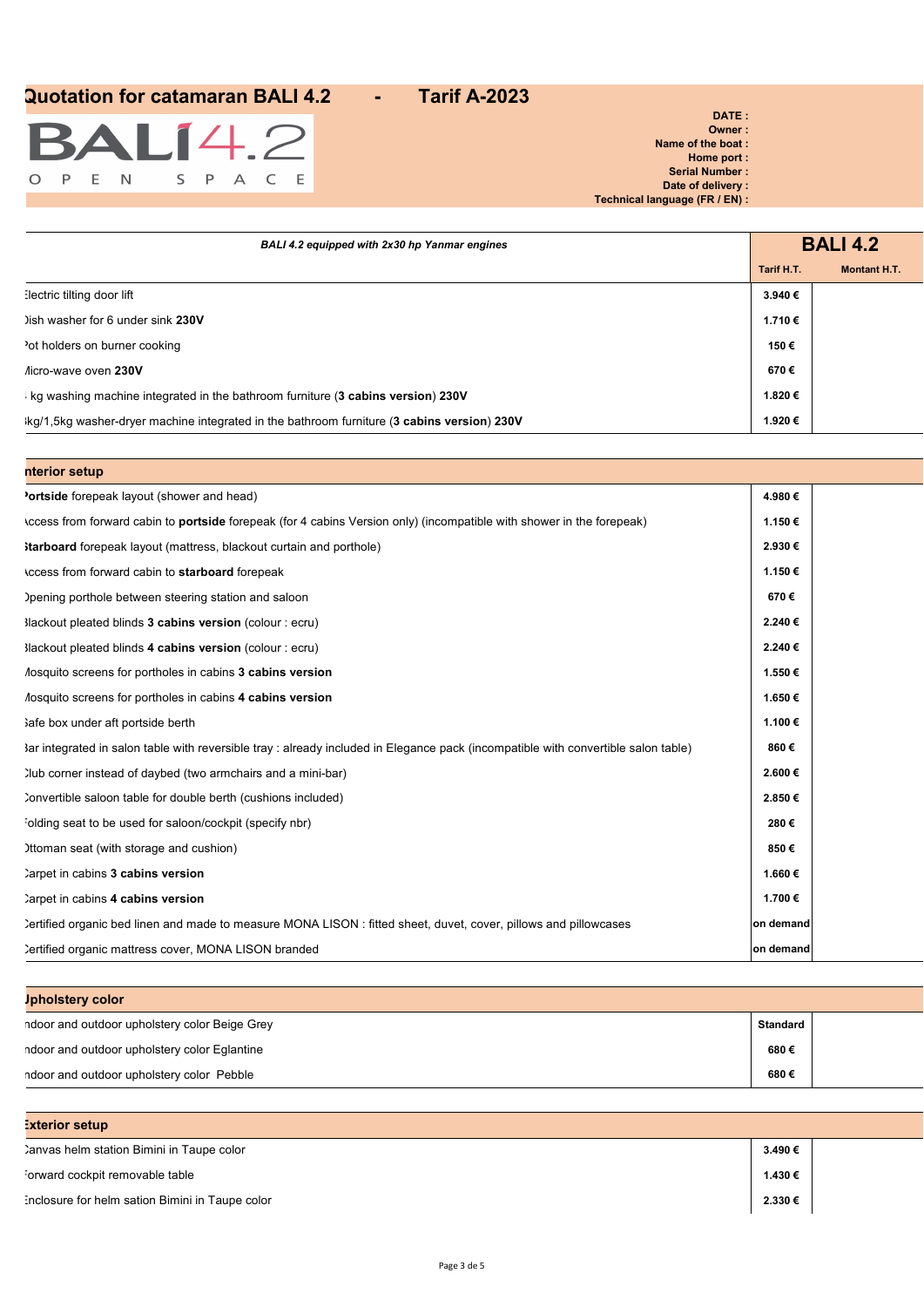

#### **DATE : Owner : Name of the boat : Home port : Serial Number : Date of delivery : Technical language (FR / EN) :**

| BALI 4.2 equipped with 2x30 hp Yanmar engines                                   |            | <b>BALI 4.2</b>     |
|---------------------------------------------------------------------------------|------------|---------------------|
|                                                                                 | Tarif H.T. | <b>Montant H.T.</b> |
| 3un awning for forward cockpit in Taupe color                                   | 2.180€     |                     |
| 3un awning for aft cockpit in Taupe color                                       | 1.550€     |                     |
| :xternal roof curtains for sun protection of the saloon (White Batyline fabric) | 1.940€     |                     |
| Set of protection for steering console Taupe                                    | 730€       |                     |
| set of folding sun loungers for the front deck                                  | 2.970€     |                     |
| laxi transat cushions on flybridge                                              | 1.410€     |                     |
| Iybridge sunbathing cushions (with backrests)                                   | 2.960€     |                     |
| big comfortable pillows                                                         | 1.520€     |                     |
| ront cockpit and transoms courtesy lighting                                     | 2.080€     |                     |
| 'ermanent transom protection                                                    | 680€       |                     |
| itern spring cleats                                                             | 530€       |                     |
| 'olywood outbord engine bracket on aft beam                                     | 540€       |                     |
| oldable composite Gangway 2,20m with bag & female deck fitting                  | 2.230€     |                     |
| .ED submarine lighting blue under each transom (4 spots)                        | 4.610€     |                     |
| lancha with gas installation                                                    | 1.960€     |                     |
| latural teak on rear platform, aft cockpit and transom                          | 9.960€     |                     |
| latural teak on forward cockpit                                                 | 3.760€     |                     |
| latural teak fly and access steps to fly                                        | 4.560€     |                     |
| <b>Covering</b>                                                                 | on demand  |                     |
| )inghy 2,80m without console + 5hp outboard engine installed on davits          | 8.950€     |                     |

## **Electronics - Hifi** Raymarine Electronic Pack 2 instead Pack 1 : Pack 1 + VHF RAY MIC at steering station, AIS receiver transmitter, full touch screen AXIOM 12" at steering station **8.780 €** Southern hemisphere compass **70 €** Hifi Radio Fusion 4 HP bluetooth (Salon & Foredeck) **1.110 €** Wifi Antenna **1.670 €** VHF backup antenna on masthead **310 €** Radar Raymarine with bracket **4.440 €** TV pre-installation and TV antenna (FR) **if TV and antenna option not taken 870 €** TV Led screen in saloon (french channels) **2.040 € Example 1.100** € **1.100** € **1.100** € **1.100** € **1.100** € **1.100** € **1.100** € **1.100** € **1.100** € **1.100** € **1.100** € **1.100** € **1.100** € **1.100** € **1.100** € **1.100** € **1.100** € **1.100** € **1.100** € **1.100** € **1.100** € **1.**

**Commissioning - Handing over Total Price of the Boat with packs & options 478.310 € Dealer discount Extra discount**